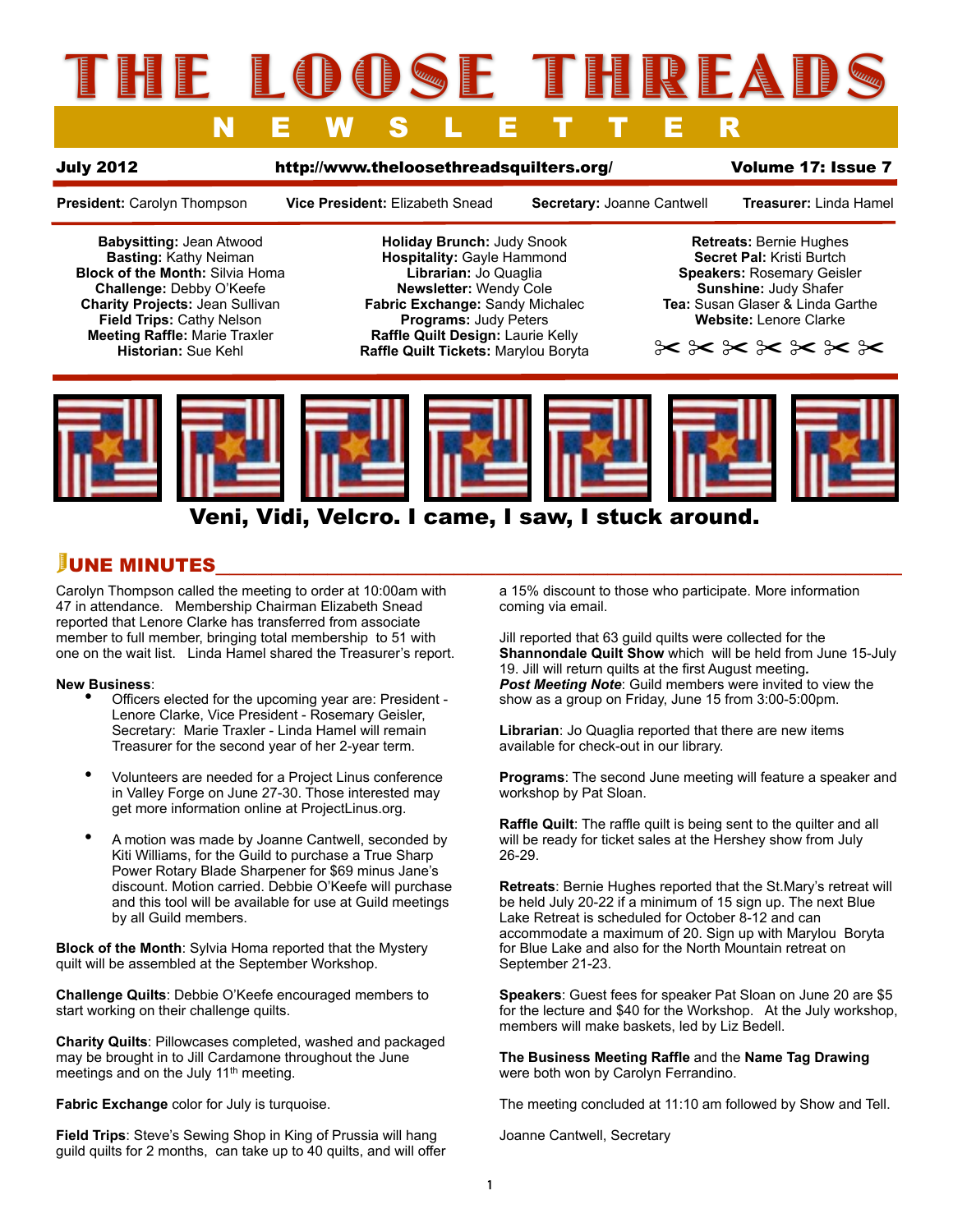# $M$ ESSAGE FROM THE PREZ

Greetings! Let me first congratulate the newly elected guild officers for the 2012-2013 year...Lenore Clarke-President, Rosemary Geisler-Vice President, Marie Traxler-Secretary and of course, Linda Hamel will complete her second term as Treasurer. We thank you ladies for your willingness to serve.

Reminders:

- There is no meeting on Wednesday, July 4<sup>th</sup>. July meeting dates are July 11<sup>th</sup> and July 18<sup>th</sup>.
- The Hershey Quilt Show is quilt show is Thursday through Sunday, July 26-29<sup>th</sup> and we will be asking for

# <sup>N</sup>EW "EDITIONS" TO THE LIBRARY\_\_\_\_\_\_\_\_\_\_\_\_\_\_\_\_\_\_\_\_\_\_\_\_\_\_\_\_\_\_\_\_\_\_ "Threading the Needle" - Marie Bostwick

your assistance those dates. If you will be going to the show, please plan to help by donating at least 2 hours of your time to selling raffle tickets.

- "Needle Nite" is just around the corner. Is anyone willing to open your home to host it?
- Plan to have lunch and view the Shannondale quilt show after our July 11<sup>th</sup> meeting.

Have a wonderful July 4<sup>th</sup> celebration! God bless America!



"Free Stuff for Traveling Quilters on the Internet" - Gloria Hansen "Color Confidence for Quilters" - Jinny Beyers "Precision Pieced Quilts Uning the Foundation Method" - Jane & Dixie Haywood Hall "Traditional Patchwork Patterns - Full Size Cut-outs & Instructions for 12 Quilts" - Carol Belanger Grafton "Magic Base Blocks for Unlimited Quilt Designs" - Patty Barney & Cooky Schock "Tennessee Waltz Quilt, Quilt in a Day" - Sue Bouchard "Landscape Quilts" - Nancy Zieman & Natalie Sewell "Paper Piecing Picnic" - Quilter's Newsletter Magazine & Quiltmaker Magazine "Creative Ideas for Color & Fabric" - Susan McKelvey "Projects fro Blocks and Borders" - Marsha McCloskey "Picture Piecing Creating Dramatic Pictorial Quilts" - Cynthia "Meadowbrook Quilts - 12 Projects Inspired by Nature" - Jean Van Bockel "Magical Four-Patch and Nine-Patch Quilts" - Yvonne Porcalla "Curved Piecing, A New Spin On" - Joyce Lawrence "Template Free Quilts and Borders, Book Four" - Trudie Hughes "The New Sampler Quilt" - Diana Leone "Set of 9 Quilter's Templates" - Yours Truly



# $\mathbf Q$ UILT JUMBLE

Rearrange the jumbled letters to spell out a quilting term.

N I I T M U E R A T L Q U I S

 **\_\_\_ \_\_\_ \_\_\_ \_\_\_ \_\_\_ \_\_\_ \_\_\_ \_\_\_ \_\_\_ \_\_\_ \_\_\_ \_\_\_ \_\_\_ \_\_\_ \_\_\_** *The answer to the Jumble is on page 3 along with a description of this quilting term.*

# NEW BOOKS ON THE MARKET

At Home with Country Quilts, *13 Patchwork Patterns*

### *By Cheryl Wall*

Cheryl Wall has a stress-free approach to quilt design that allows you to enjoy the process as well as the quilt. Learn piecing methods as well as simple techniques for cotton and wool applique.



## Decorate Your Shoes

### *By Annemart Berendse*

 techniques for creating a quilt design Wear your passion on your shoes! Paint a quilt on them! On a whim, Annemart Berendse painted a quilt on her shoes to wear to the 2011 AQS quilt show in Paducah. She could barely move through the crowd because people kept stopping her to comment on her brightly colored 'patchwork' clogs. She shares her



and positioning it appropriately on any style of shoe.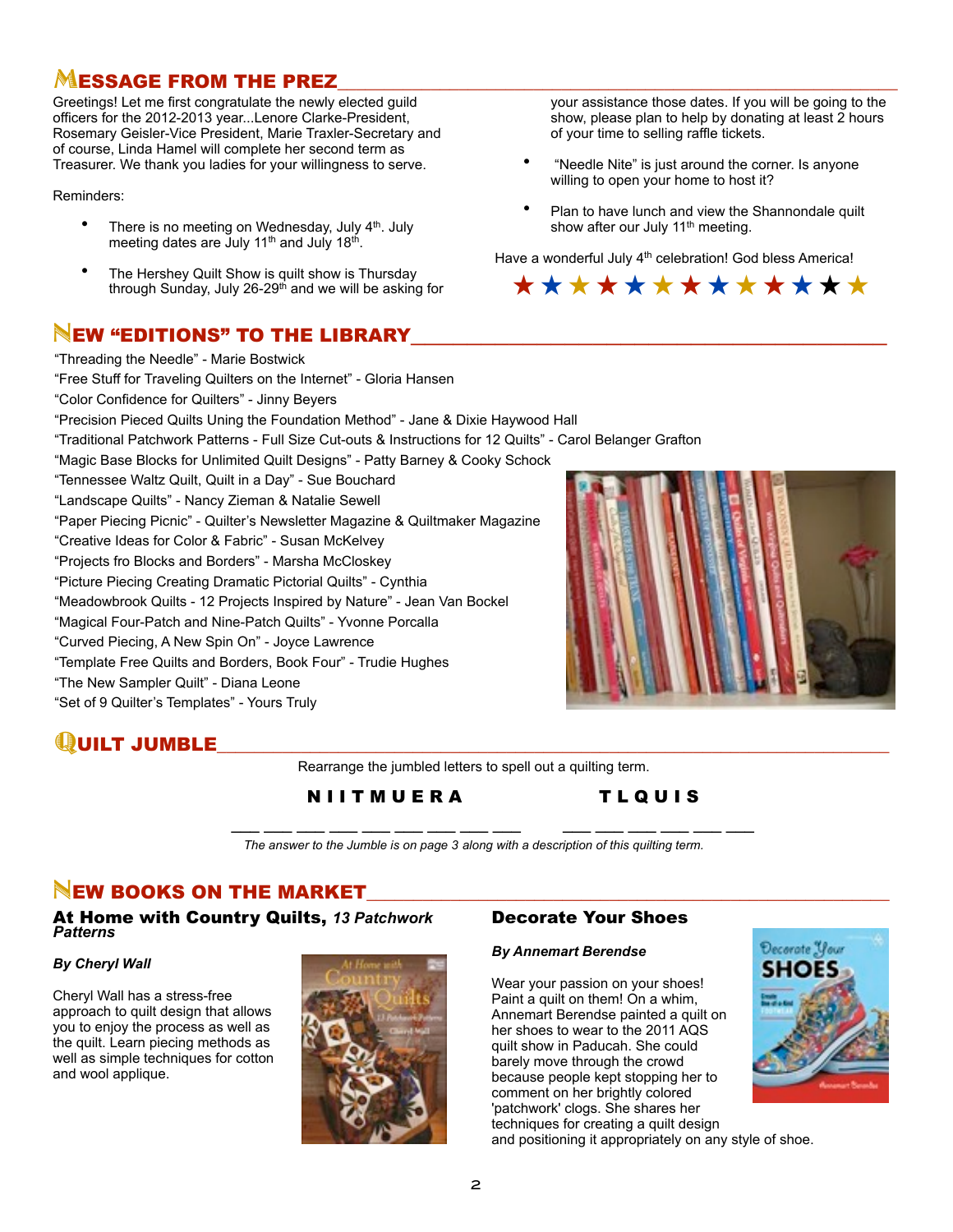# $\mathbb R$  ECIPE OF THE MONTH

Here is the recipe for the delicious Farro Salad that Clem brought to the guild retreat last spring.

### FARRO SALAD

- 10 oz. farro (about  $1\frac{1}{2}$  c.)
- 1½ tsp. kosher salt, plus ½ tsp.
- 8 oz. green beans(about 2 c.), cut in 1" 2" pieces
- ½ c. pitted black olives
- 1 medium red pepper cut into thin strips
- ¾ c. parmesan cheese, crumbled

In a medium saucepan, combine 4 c. water with the farro. Bring to a boil over high heat. Cover and simmer over medium-low heat until the farro is almost tender, about 20 minutes. Add 1½ tsp. of the salt and simmer until the farro is tender, about 20 minutes longer. Drain well. Transfer to a large bowl and let cool.

Meanwhile, bring a medium pot of salted water to a boil over high heat. Add the green beans and cook for 2 minutes. Transfer the the cooked beans to a bowl of ice water and let cool for 2 minutes. Drain the green beans.

# $\frac{1}{4}$  c. chives (1 small bunch), snipped  $\frac{1}{4}$  c. sherry vinegar ¼ c. extra-virgin olive oil 1 Tbsp. Dijon mustard 1 tsp. freshly ground black pepper



One the farro has cooled, add the green beans, olives, red pepper, parmesan and chives. Stir to combine. In a small bowl, mix together the sherry vinegar, olive oil, mustard, pepper and the remaining ½ tsp. of salt. Stir to combine. Pour the sherry vinaigrette over the farro salad. Toss to combine and serve. Makes about 6 servings.

# SECRET PAL\_\_\_\_\_\_\_\_\_\_\_\_\_\_\_\_\_\_\_\_\_\_\_\_\_\_\_\_\_\_\_\_\_\_\_\_\_\_\_\_\_\_\_\_\_\_\_\_\_\_

| The Themes for the rest of the year: | September - School         |
|--------------------------------------|----------------------------|
| July - Patriotic                     | October - Orange and Brown |
| August - Hot                         | November - Animals         |

December - Whatever you want, but be sure to include a note saying who you are.

August - Hot

## **UPCOMING AREA EVENTS**

**Quilts, Quilts, Quilts** - July 21, 2012 from 10 am – 2 pm The Alapocas Run State Park's 2nd Annual Quilting Event at the Blue Ball Barn, located off Route 202 Wilmington, Delaware.

**Quilt Odyssey** - July 26-29, 2012. At the Hershey Lodge & Convention Center in Hershey, PA 17033. For more information visit server7.pacecomputing.com/ quiltodysseycom/www/ index.php.

**Pennsylvania National Quilt Extravaganza XVII**I - September 13-16, 2012. Presented by Mancuso Show Management, the largest and most prominent quilting arts event in the Northeast all under one roof at the Greater Philadelphia Expo Center, Phoenixville, PA. For more information visit [www.quiltfest.com/](http://www.quiltfest.com/activities.asp?id=4) [activities.asp?id=4.](http://www.quiltfest.com/activities.asp?id=4)

**Airing of the Quilts Outdoor Quilt Show** - October 6, 2012. Rain or Shine. Presented by Endless Mountain Quiltworks hundreds of quilts hanging from buildings, homes, storefronts, and porches all along the street of a scenic town known as the

# **FABRIC EXCHANGE 2011-2012...BATIKS**

November - orange December - gold January - light blue

February - red March - green April - purple

gateway to the Endless Mountains , at Tunkhannock, Pennsylvania. For more info visit [www.airingofthequilts.com/](http://www.airingofthequilts.com).

**ValleyForgeQuilt Show** - October19-20,2012. Good Shepherd Lutheran Church, 132 E. Valley Forge Road, King of Prussia, PA on Friday from 10 a.m. to 7 p.m. and Saturday from 10 a.m. to 4 p.m. For more info visit our website at [www.valleyforgequilters.org/Evt-QShow-](http://www.valleyforgequilters.org/Evt-QShow-) Pg.html.

**Quilts from the Heart of Berks** - October 19-20, 2012. Presented by the Berks Quilters Guild at Designer's Place at VF Outlet Center, 801 Hill Ave., Reading PA. For more info visit [www.berksquiltersguild.org.](http://www.berksquiltersguild.org)

**Making Memories.**..a fat quarter century of quilts- October 20-21,2012. Presented by the Brandywine Valley Quilters honor their 25th anniversary as a guild For more info visit [www.brandywinevlyquilters.org/](http://www.brandywinevlyquilters.org).

May - pink June - yellow July - turquoise August - brown September - dark blue

# UILT JUMBLE ANSWER



**[Miniature Quilts or Mini Quilts:](http://www.straw.com/equilters/library/logcabin/logcabin-quilts.html) A quilt made in** miniature of a full sized quilt. Paper foundation piecing is often used to make the very small minis.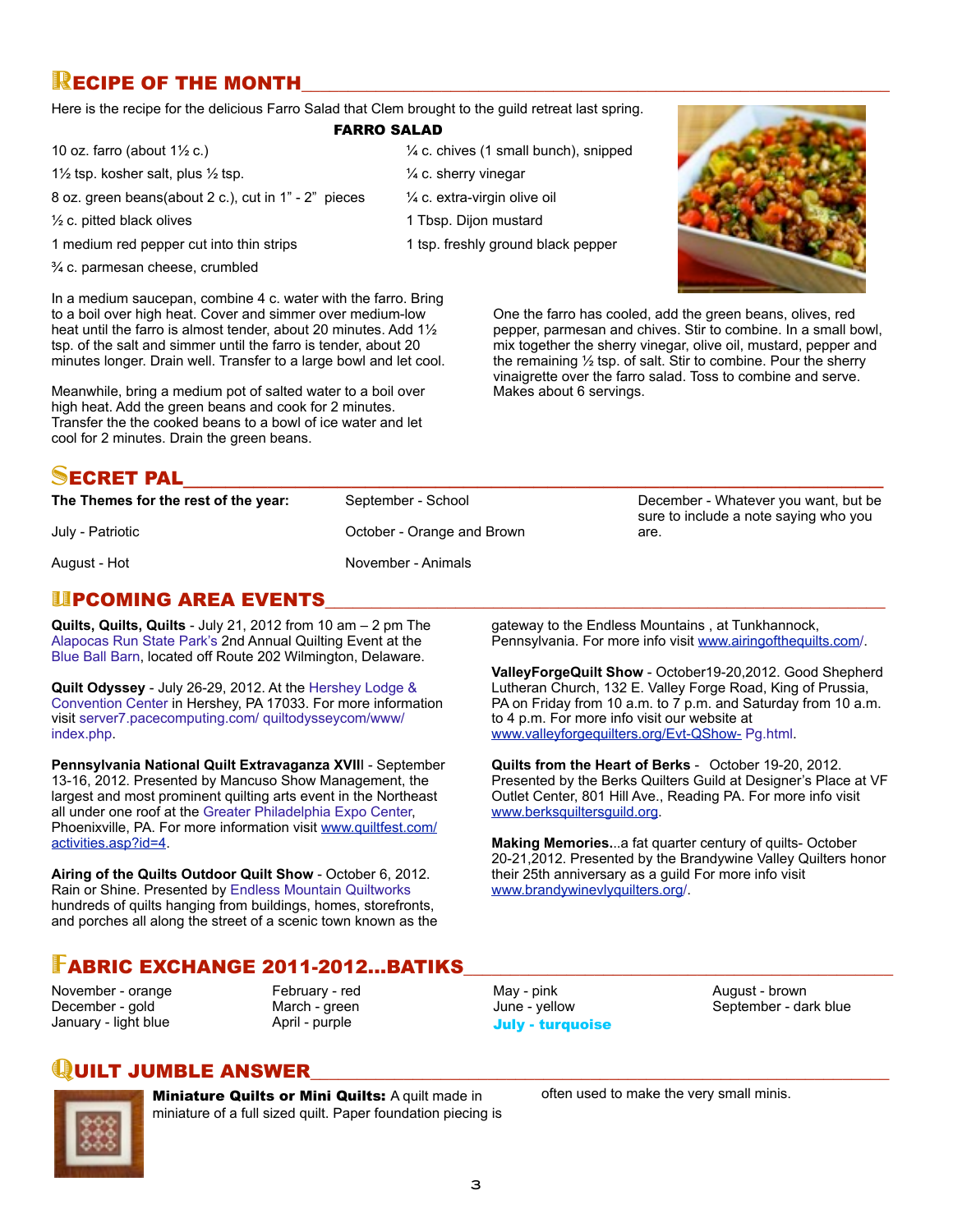**QUILT CHAT**<br>Here is are some fun and free patterns for all of the stitchers in www.birdbraindesigns.net/products/689-freebie-united-we-our group..[.http://www.birdbraindesigns.net/products/840-free](http://www.birdbraindesigns.net/products/840-free-redwork-embroidery-towel.aspx)[redwork-embroidery-towel.aspx](http://www.birdbraindesigns.net/products/840-free-redwork-embroidery-towel.aspx) and [http://](http://www.birdbraindesigns.net/products/689-freebie-united-we-stand.aspx)

# **ANOTHER CHALLENGE**

**Downingtown Library Quilt Challenge Fundraiser, "Vintage Patchwork Revisited."** Calling all quilters and sewers! Join the fun challenge and support the Downingtown library.

Background Story: a set of patchwork pieces meant to be for a wedding ring quilt were donated to the library for a potential raffle quilt. However too many missing pieces and soiled or damaged patches made the project too difficult to complete. A new idea developed which was to use the patches to create small wallhangings or quilt blocks which could then be raffled off so that several people could win a small quilt incorporating the original patches and anything new in the way of additional fabric, embroidery, quilting or even framing.

**How you can participate:** Stop by the library and pick up a kit which will include several "arcs" from the original pieces (about 28 patches). Fill out the information sheet and return with \$10 in the envelope provided. You will get this back when you return the finished quilt or you can exchange it for a ticket to the reception and raffle of quilts on October 5<sup>th</sup>.

Make a small quilt using any number of patches from the kit along with any new fabric and/or embellishment you would like

# **QUILT CONTEST**

Havel's Sewing "Cut it Close" Quilt Challenge... **Quilt Theme: "What Does Summer Mean To You?"** 

**First Prize - \$500, Second Prize - \$250 & Third Prize - \$100. Each winner will also receive a gift bag of Havel's Scissors!**

The winning quilts will travel with Havel's Sewing to be displayed in the Havel's Sewing booth for one year, as they attend quilt shows.

**Quilt Size:** 18" square

## WOODEN BRIDGE WEBSITE

**Wooden Bridge Drygoods** did not previously have a web presence, but we do now, and invite you to peruse the website at [www.WoodenBridgeDrygoods.com.](http://www.WoodenBridgeDrygoods.com/)

Since 1999, we have over 3,000 bolts, 23 different classes and workshops led by 7 quilting instructors. We are the area's largest quilt shop, and our prices are generally 20 to 30% less than the other quilt shops, offline or online! We are a drop-off location for the best sewing machine repair in the area, any make or model, and the best scissor sharpener in the area, too!

Because of the popularity of using the internet to search for businesses, we fear many quilters may have missed our store and hope to rectify that by creating the website, and letting you and your guild members know about it. We also realize that the "new" idea of a dry goods store isn't the same as the "old" idea of a dry goods store. [Wikipedia](http://en.wikipedia.org/wiki/Dry_goods) states that "…though 'dry

[www.birdbraindesigns.net/products/689-freebie-united-we](http://www.birdbraindesigns.net/products/689-freebie-united-we-stand.aspx)[stand.aspx.](http://www.birdbraindesigns.net/products/689-freebie-united-we-stand.aspx)

to include (buttons, embroidery, etc.) The design is up to you – traditional, contemporary, whatever inspires you. Maximum size 24" on a side. You can also make a block and frame it rather than make a quilt. Quilts should have a sleeve or rings included on the back or some other way to hang it.

**Turn in the finished quilt on or before Oct. 1st.** Finished quilts will be displayed as they come in. On October 5<sup>th</sup> the quilts will be displayed at a reception where all attendees will be able to win the quilts through a lottery drawing. Details are being finalized. Tickets will be \$15 per person. Refreshments will be served.

We are hoping for a lot of enthusiasm and support for this new idea as a library fundraiser. Please consider joining the fun and / or passing the information on to a friend or quilt guild!

Debby O'Keefe will bring samples, challenge directions and the patchwork pieces to the next meeting to explain further. Contact Debby with any questions.

**Dates:** Quilts to be submitted between June 15 - August 15, 2012.

**Voting:** Voting will begin August 17, 2012. Quilts will be judged by people's choice. Vote on-line for your favorite quilt. Winners to be announced September 17, 2012.

### **For Contest Rules and Entry Form:** [http://](http://blog.havelssewing.com/wp-content/uploads/2012/06/SUMMER-QUILT-CONTEST-2012-RULES.pdf)

[blog.havelssewing.com/wp-content/uploads/2012/06/SUMMER-](http://blog.havelssewing.com/wp-content/uploads/2012/06/SUMMER-QUILT-CONTEST-2012-RULES.pdf)[QUILT-CONTEST-2012-RULES.pdf](http://blog.havelssewing.com/wp-content/uploads/2012/06/SUMMER-QUILT-CONTEST-2012-RULES.pdf) and [http://blog.havelssewing.com/wp-content/uploads/2012/06/](http://blog.havelssewing.com/wp-content/uploads/2012/06/SUMMER-QUILT-CONTEST-2012-ENTRY-FORM.pdf) [SUMMER-QUILT-CONTEST-2012-ENTRY-FORM.pdf.](http://blog.havelssewing.com/wp-content/uploads/2012/06/SUMMER-QUILT-CONTEST-2012-ENTRY-FORM.pdf)

goods' as a term for textiles has been dated back to 1742 in England or even a century earlier." Bottom line? We're a fullblown quilter's dream quilt shop. We also carry some other items such as:

- A great selection of old-fashioned kitchen towels
- Hundreds of embroider-able printed quilt panels
- Tools, implements, threads, utility fabrics, quilted fabrics, fat quarters and bundles and jelly rolls and treats, patterns and other notions
- Fabrics by Moda, Benartex, Timeless Traditions, Clothworks and ALL of the rest of the first-rate fabric houses.

We thank you so much for your time and consideration. Happy quilting!

# **JULY BIRTHDAYS**